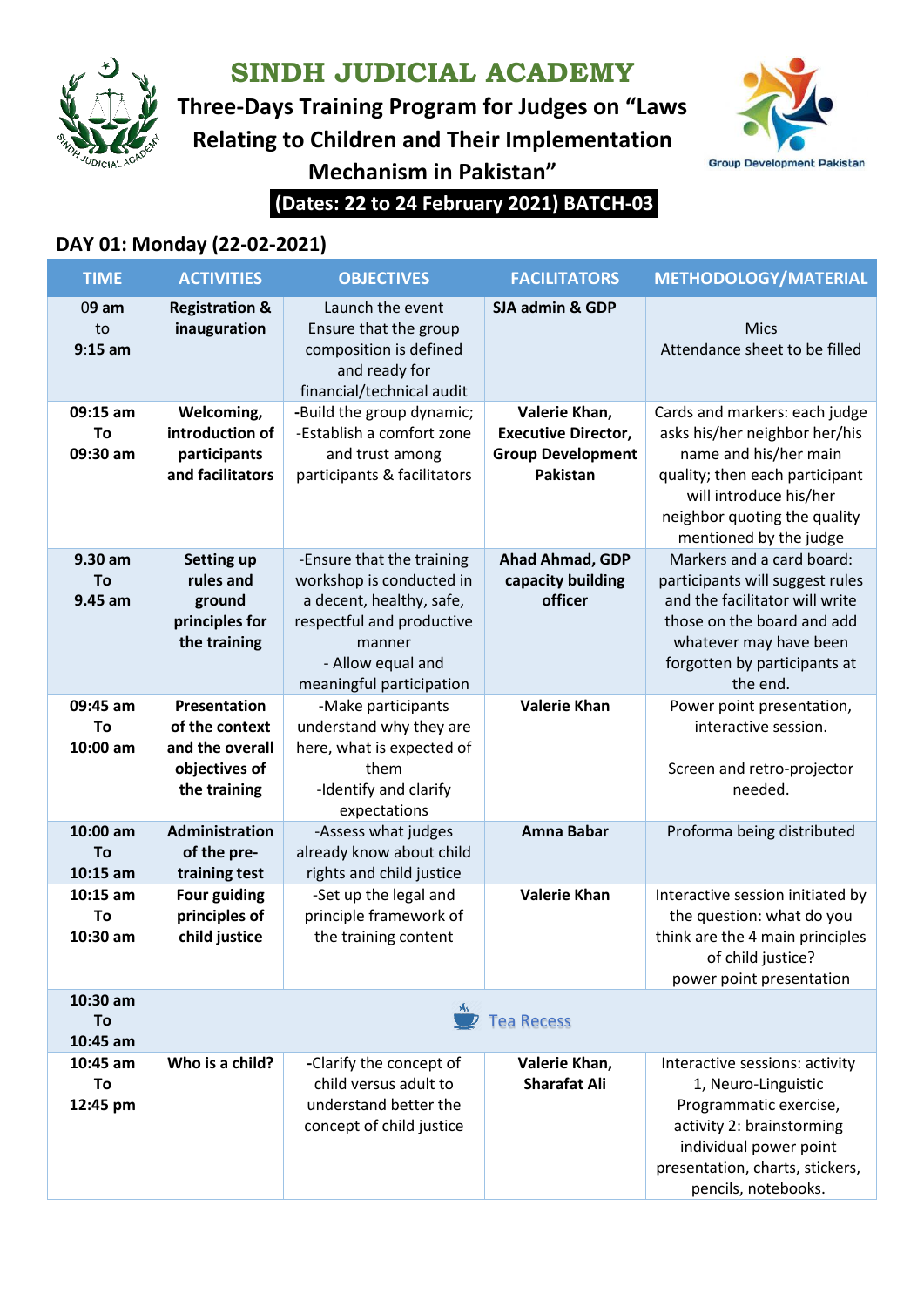| 12:45 pm<br>To<br>01:45 pm |                                                                                                                          |                                                                                                                                                                                                                                                                           | Prayer (PI) Lunch Recess              |                                                                                                                                                                                                                                                          |
|----------------------------|--------------------------------------------------------------------------------------------------------------------------|---------------------------------------------------------------------------------------------------------------------------------------------------------------------------------------------------------------------------------------------------------------------------|---------------------------------------|----------------------------------------------------------------------------------------------------------------------------------------------------------------------------------------------------------------------------------------------------------|
| 01:45 am<br>Τo<br>03.45 pm | <b>International</b><br>framework<br>pertaining to<br>child rights and<br>significance of<br><b>International</b><br>Law | -improve knowledge of<br>participants on<br>international legal<br>framework pertaining to<br>child rights<br>- Raise awareness of<br>direct application of<br>international human<br>rights conventions in<br>Pakistani jurisprudence.                                   | Sharafat Ali &<br><b>Valerie Khan</b> | Power point presentation<br>and interactive sessions:<br>activity 1, compare Pakistani<br>constitution with rights<br>enshrined in UNCRC and<br>UDHR; activity 2, questions<br>relating to Pakistani<br>judgments quoting<br>international law           |
| 03:45 pm<br>To<br>04:15 pm | <b>Feedback and</b><br>session closure                                                                                   | - get insight on the way<br>participants perceived the<br>session<br>(strengths/weaknesses) to<br>potentially<br>sustain/improve quality<br>standards of the training<br>- acknowledge the<br>participants' efforts and<br>encourage, mobilize,<br>thank them to continue | <b>Amna Babar &amp; VK</b>            | Tennis ball, notepad,<br>interactive session<br>Each judge upon receiving the<br>tennis ball, will tell what<br>he/she thinks of the session<br>Suggestions for a better<br>session will be asked orally<br>and a suggestion box, will be<br>pointed out |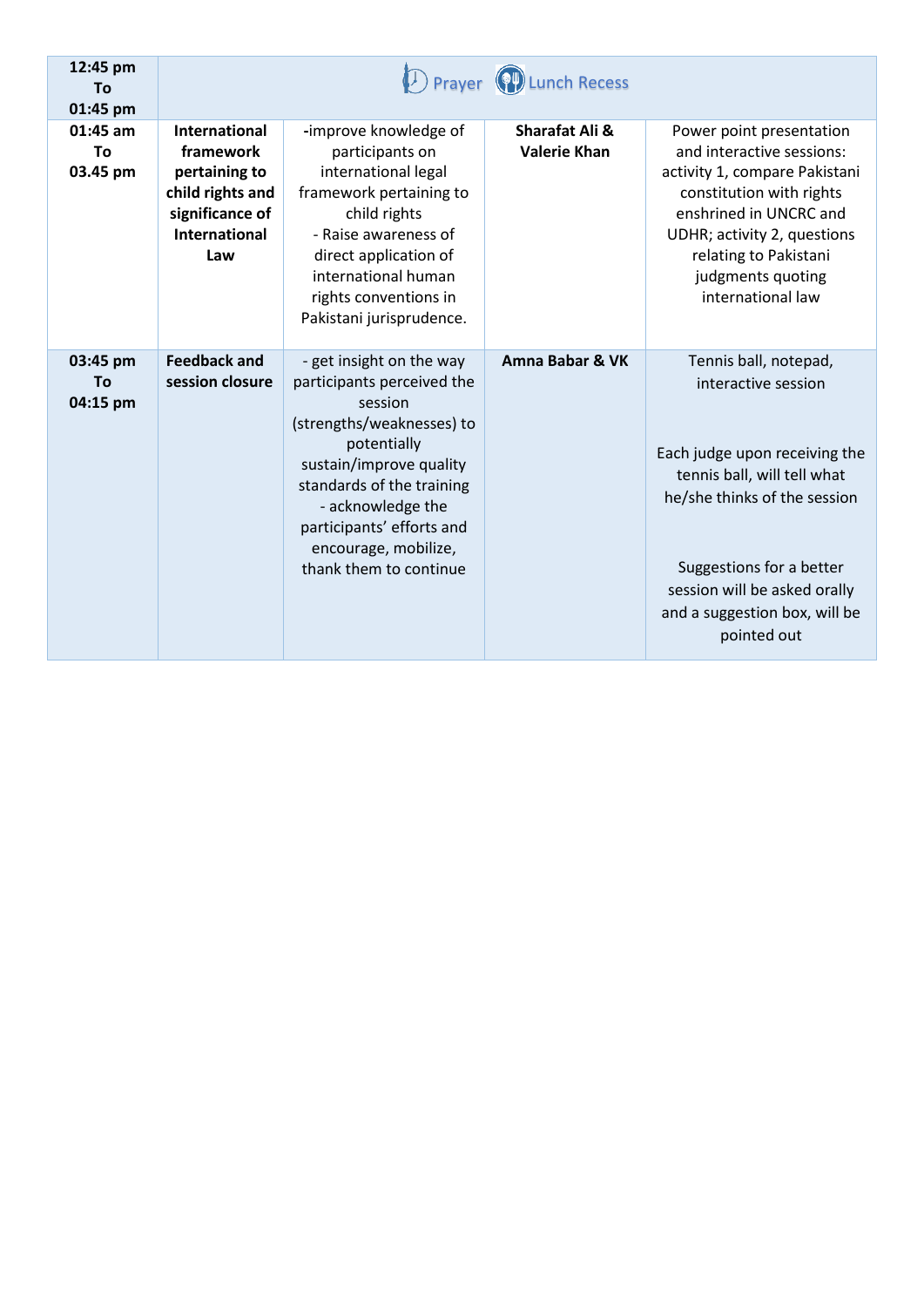## **DAY 02: Tuesday (23-02-2021)**

| <b>TIME</b>                | <b>ACTIVITIES</b>                                                                                                          | <b>OBJECTIVES</b>                                                                                                                                                                                                                                                         | <b>FACILITATORS</b>                                                               | <b>METHODOLOGY/MATERIAL</b>                                                                                                                                                                           |  |  |
|----------------------------|----------------------------------------------------------------------------------------------------------------------------|---------------------------------------------------------------------------------------------------------------------------------------------------------------------------------------------------------------------------------------------------------------------------|-----------------------------------------------------------------------------------|-------------------------------------------------------------------------------------------------------------------------------------------------------------------------------------------------------|--|--|
| 09.00 am<br>To<br>09.15 am | <b>Registration</b>                                                                                                        | Ensure that the group<br>composition is defined                                                                                                                                                                                                                           | SJA admin & GDP                                                                   | Attendance sheet to be filled                                                                                                                                                                         |  |  |
| 09.15 am<br>To             | Recap                                                                                                                      | Assess level of retention<br>and acquisition of                                                                                                                                                                                                                           | Valerie Khan & Amna<br>Babar                                                      | Interactive session, tennis ball                                                                                                                                                                      |  |  |
| 09:30 am                   |                                                                                                                            | knowledge/skills imparted<br>the previous day                                                                                                                                                                                                                             |                                                                                   | Upon receiving the ball, each<br>judge will tell what he/she has<br>learnt yesterday                                                                                                                  |  |  |
| 09:30 am<br>To<br>10.45 am | <b>Domestic</b><br>legal<br>framework<br>pertaining to<br>child rights<br>(with a focus<br>on child<br>justice and<br>CSA) | -improve participants'<br>knowledge/understanding<br>of Pakistan's constitutional<br>and legislative framework<br>pertaining to child rights                                                                                                                              | Sharafat Ali & VK                                                                 | Power point presentations,<br>charts, markers, interactive<br>discussion: activity 1 quiz<br>competition; activity 2:<br>matching game; activity 3:<br>ambassador's game; activity 4:<br>gallery walk |  |  |
| 10:45 am<br>To<br>11:00 am | у,<br><b>Tea Recess</b>                                                                                                    |                                                                                                                                                                                                                                                                           |                                                                                   |                                                                                                                                                                                                       |  |  |
| 11:00 am<br>To<br>01:00 pm | <b>Continuation</b>                                                                                                        | -improve participants'<br>knowledge/understanding<br>of Pakistan's constitutional<br>and legislative framework                                                                                                                                                            | Sharafat Ali & VK                                                                 | Same as above                                                                                                                                                                                         |  |  |
| 01:00 pm<br>To<br>02:00 pm | pertaining to child rights<br><b>D</b> Prayer (P) Lunch Recess                                                             |                                                                                                                                                                                                                                                                           |                                                                                   |                                                                                                                                                                                                       |  |  |
| 02:00 pm<br>To<br>04:00 pm | <b>JJSA 2018</b>                                                                                                           | - Improve knowledge &<br>understanding of<br>participants on juvenile<br>justice law in Pakistan                                                                                                                                                                          | <b>Sharafat Ali</b>                                                               | Study Circle, printed Handouts,<br>activity 1: debate after going<br>through the law                                                                                                                  |  |  |
| 04:00 pm<br>To<br>04:45 pm | <b>Experience</b><br>sharing<br>session with<br>presiding<br>judge of the<br>first specific<br>child court in<br>Peshawar  | Ensure peer connection<br>and share lessons learnt                                                                                                                                                                                                                        | <b>Respected Additional</b><br>Session Judge<br>Wadeeha Mushtaq<br>via skype/zoom | Microphones, question/<br>answer sessions                                                                                                                                                             |  |  |
| 04:45 pm<br>To<br>05:15 pm | <b>Feedback</b><br>and session<br>closure                                                                                  | - get insight on the way<br>participants perceived the<br>session<br>(strengths/weaknesses) to<br>potentially<br>sustain/improve quality<br>standards of the training<br>- acknowledge the<br>participants' efforts and<br>encourage, mobilize, thank<br>them to continue | Ahad Ahmed & VK                                                                   | Tennis ball, notepad,<br>interactive session                                                                                                                                                          |  |  |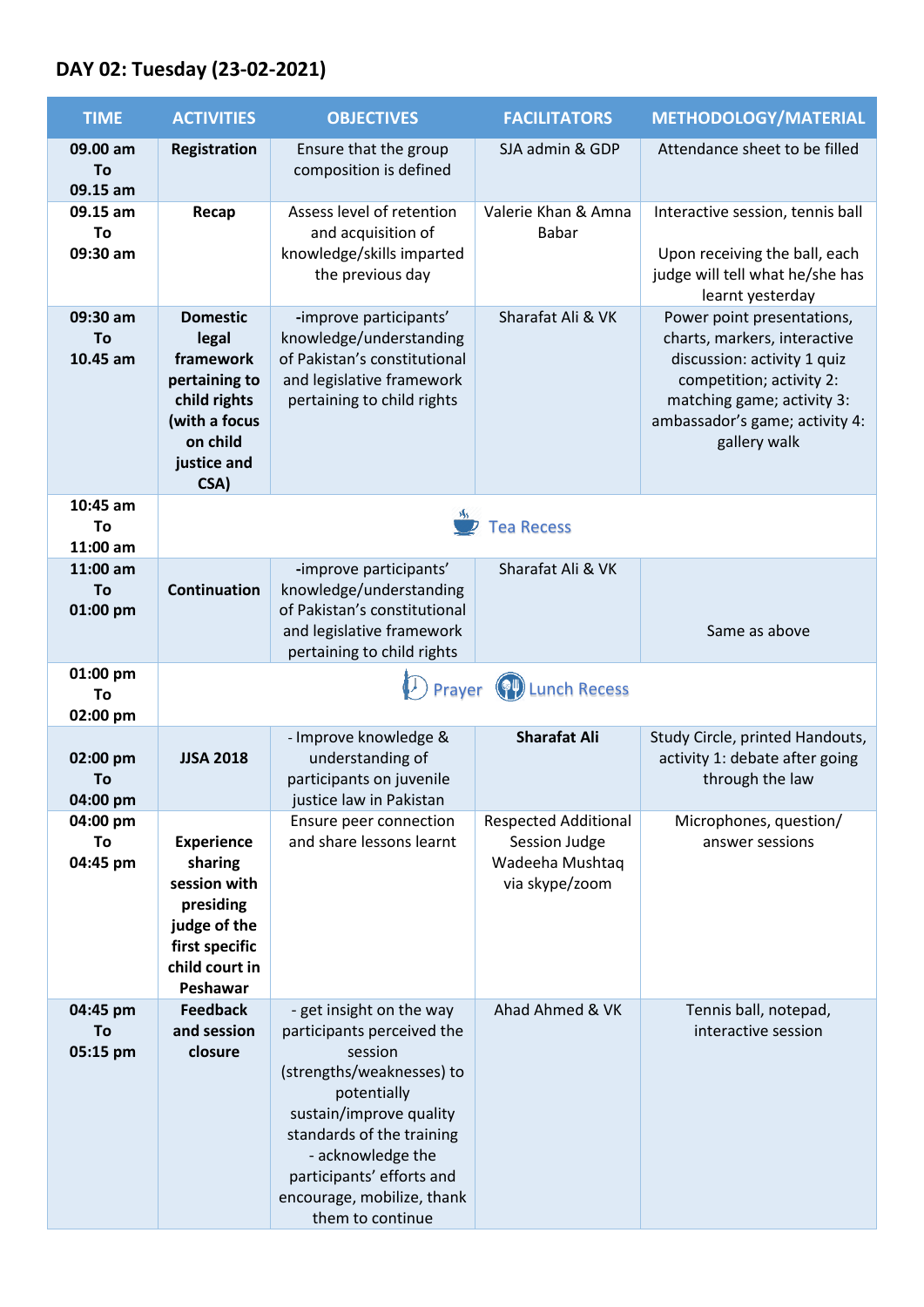## **DAY 03: Wednesday (24-02-2021)**

| <b>Registration &amp;</b><br>Assess level of retention<br>Valerie Khan &<br>09:15 am<br>Interactive session, tennis ball            |  |
|-------------------------------------------------------------------------------------------------------------------------------------|--|
|                                                                                                                                     |  |
| and acquisition of<br>Amna Babar & SJA<br>To<br>Recap                                                                               |  |
| knowledge/skills imparted<br>$9:30$ am                                                                                              |  |
| the previous day                                                                                                                    |  |
| <b>Child Sensitive</b><br>-improve knowledge and<br>Valerie Khan and<br>Power point presentation,                                   |  |
| capacity of judges to<br>Communication<br>Amna Babar<br>videos<br>$9:30$ am                                                         |  |
| conduct child sensitive<br>To<br>trials                                                                                             |  |
| 10:30 am<br>-Improve judges'                                                                                                        |  |
| knowledge on the impact                                                                                                             |  |
| that CSA has on the child                                                                                                           |  |
| 10:30 am                                                                                                                            |  |
| <b>Tea Recess</b><br>To                                                                                                             |  |
| 10:45 am                                                                                                                            |  |
| Sharafat Ali<br><b>SOPs for Child</b><br>-improve the judges'<br>10:45 am<br>Power point presentation,                              |  |
| capacities to proceed in<br>interactive session, Activity 1:<br>To<br><b>Abuse cases</b>                                            |  |
| court in line with<br>12:00 pm<br>walking along the line charts,                                                                    |  |
| international standards<br>markers                                                                                                  |  |
| and counter secondary                                                                                                               |  |
| victimization of the child                                                                                                          |  |
| victim of CSA                                                                                                                       |  |
| -Clarify DOs and DON'T                                                                                                              |  |
| <b>SOPs for</b><br>-improve the judges'<br>Sharafat Ali<br>12:00 pm<br>Power point presentation,                                    |  |
| capacities to proceed in<br>children in<br>interactive session, Activity 1:<br>To                                                   |  |
| court in line with<br>01:00 pm<br>conflict with the<br>walking along the line, charts,<br>international standards<br>markers<br>law |  |
| and counter secondary                                                                                                               |  |
| victimization of the                                                                                                                |  |
| juvenile accused during                                                                                                             |  |
| trial                                                                                                                               |  |
| -familiarize judges with the                                                                                                        |  |
| concept of diversion and                                                                                                            |  |
| reformative justice                                                                                                                 |  |
| -clarify DOs and DON'T                                                                                                              |  |
| 01:00 pm<br>D Prayer (PI) Lunch Recess                                                                                              |  |
| To                                                                                                                                  |  |
| 02:00 pm<br><b>Mock exercises</b><br>Sharafat Ali and<br>-Improve judges' skills to<br>02:00 pm                                     |  |
| enforce those SOPs<br>Amna Babar<br>Role plays<br>To                                                                                |  |
| 04:00 pm                                                                                                                            |  |
| 04:00 pm<br>Administration<br>Amna Babar<br>Individual exercise<br>-assess impact of the                                            |  |
| of post training<br>To<br>training                                                                                                  |  |
| questionnaires<br>04:15 pm                                                                                                          |  |
| <b>Feedback and</b><br>Feedback wall and interactive<br>-Reinforce trust between<br>SJA with support                                |  |
| closure of<br>from GDP team<br>trainees and trainers<br>04:15 pm<br>session                                                         |  |
| To<br>training, awards<br>-Create a learning platform                                                                               |  |
| distribution<br>and a mobilized & qualified<br>04:35 pm                                                                             |  |
| group of judges for child                                                                                                           |  |
| justice                                                                                                                             |  |
| -Acknowledge role and<br>efforts of all trainees in                                                                                 |  |
| protecting and enforcing                                                                                                            |  |
| child rights in the province                                                                                                        |  |